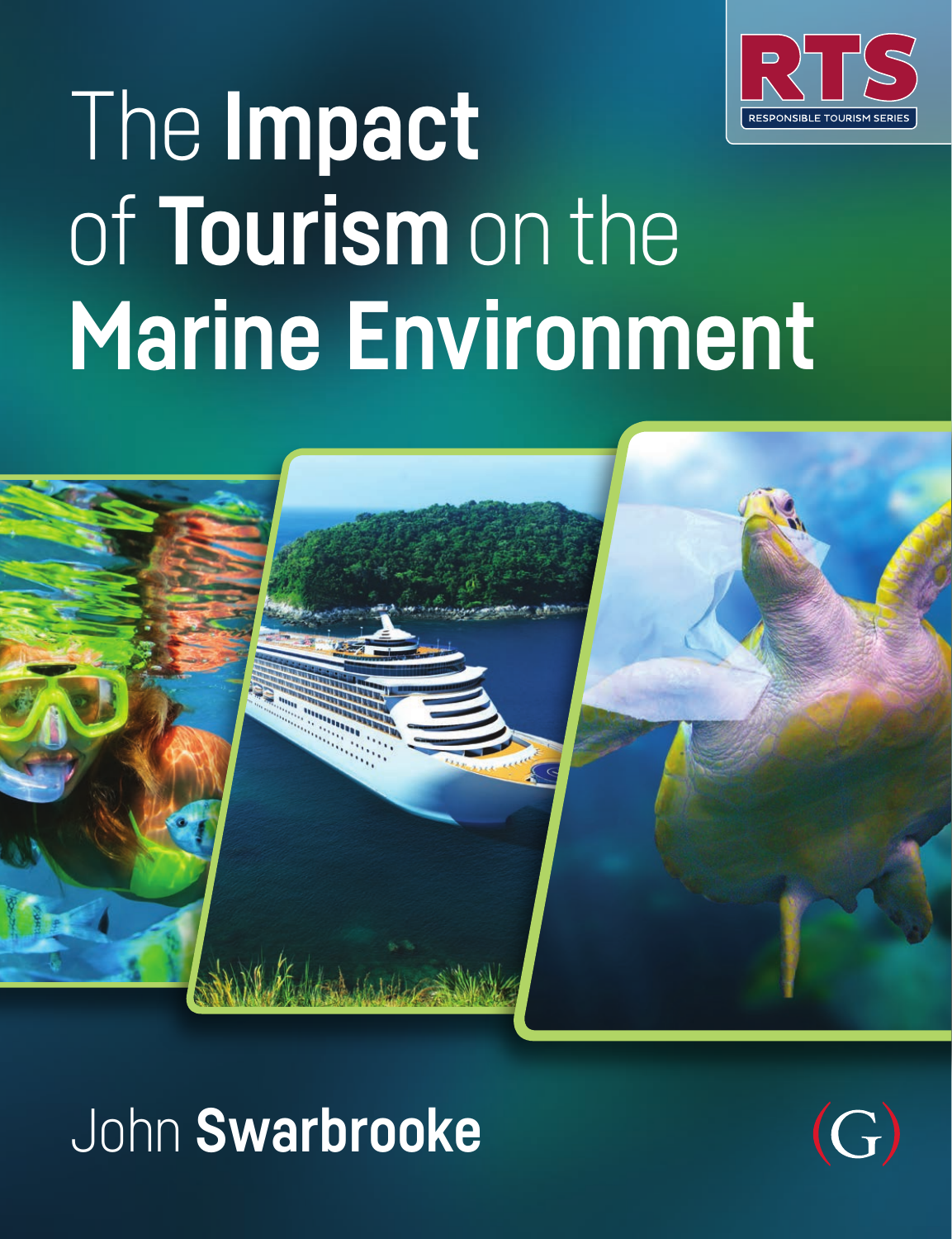

Part of the Responsible Tourism Series

Edited by Harold Goodwin, Director of Responsible Tourism, **SIBLE TOURISM SERIES** Institute of Place Management at Manchester Metropolitan University and John Swarbrooke, Associate Dean-International, University of Plymouth.

Sustainability is a necessity, climate change, biodiversity loss, the loss of cultural heritage and local economic development are challenges for the tourism sector. Too often sustainability is used as 'greenwashing'. Responsible Tourism requires transparency in reporting and respect for local people and their cultural and natural heritage. We need to leave more than footprints, to fund conservation and to compensate local communities for the opportunity cost of maintaining their heritage for our enjoyment. Too often tourism has just used destinations and this needs to be reversed. Responsible Tourism is about using tourism to make better places to live in and better places to visit, in that order.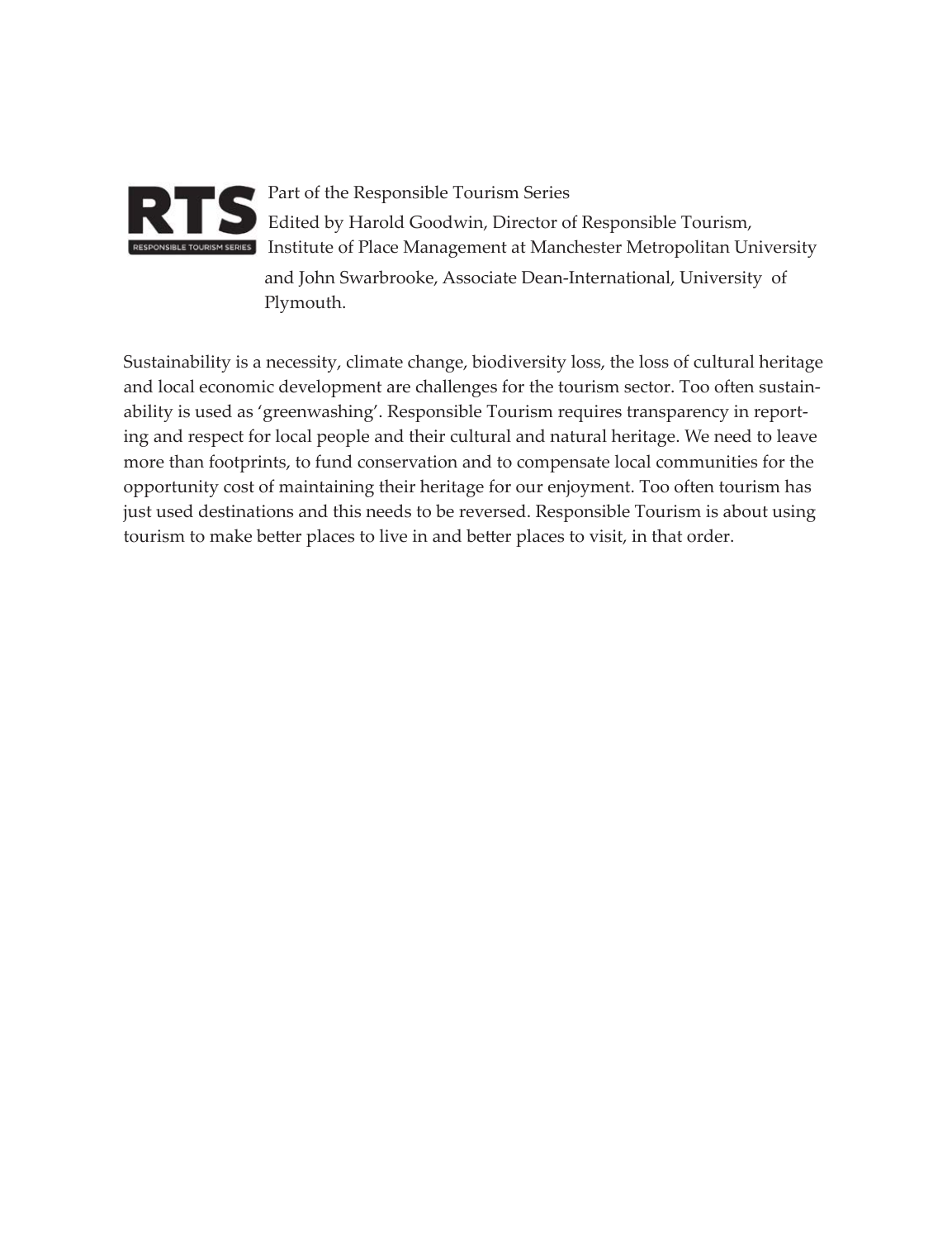## **The Impact of Tourism on the Marine Environment**

**John Swarbrooke**

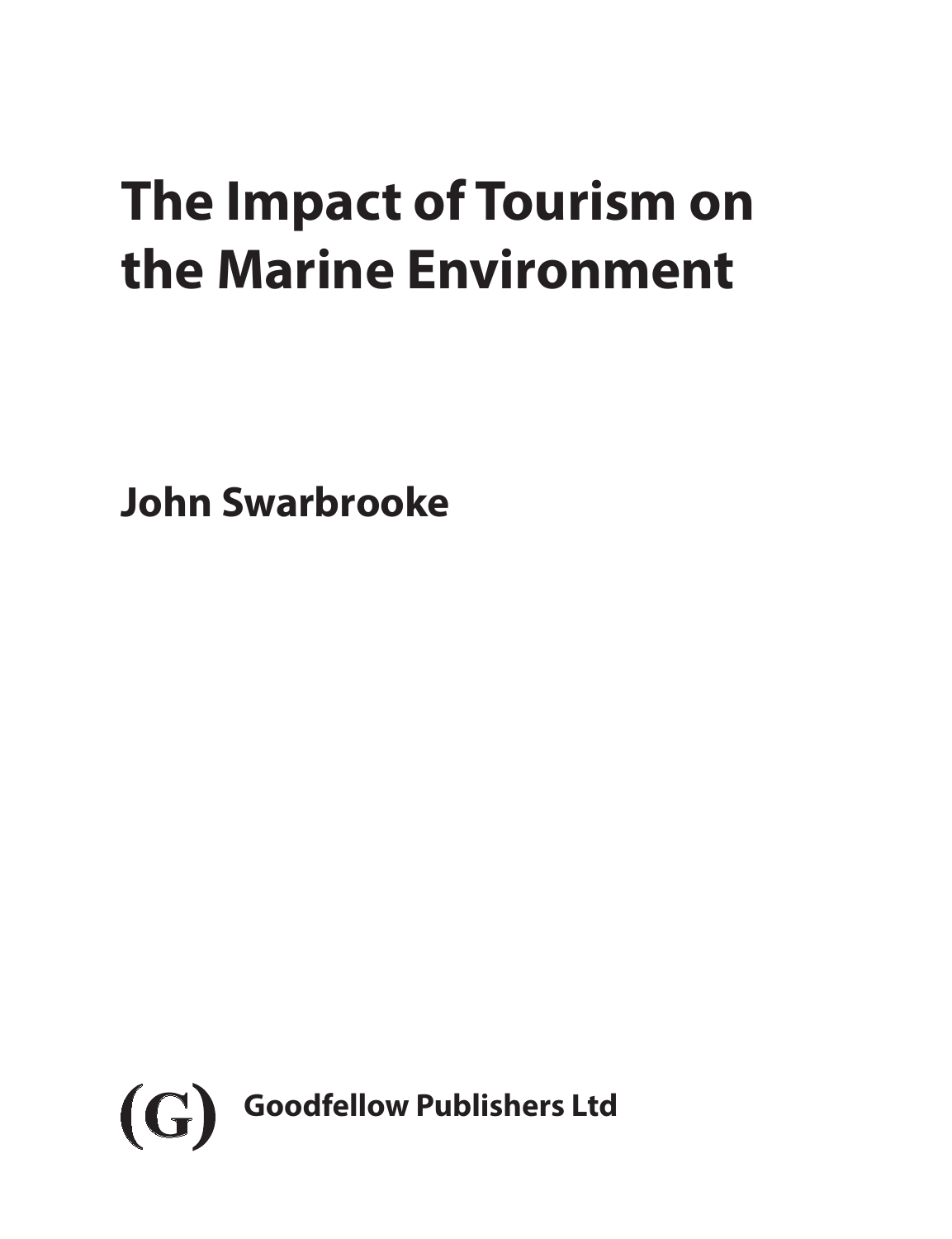Published by Goodfellow Publishers Limited, **(G)** Published by Goodtellow Publishers Limited,<br>26 Home Close, Wolvercote, Oxford OX2 8PS http://www.goodfellowpublishers.com

British Library Cataloguing in Publication Data: a catalogue record for this title is available from the British Library.

Library of Congress Catalog Card Number: on file.

ISBN: 978-1-911635-59-8

Copyright © John Swarbrooke, 2020

All rights reserved. The text of this publication, or any part thereof, may not be reproduced or transmitted in any form or by any means, electronic or mechanical, including photocopying, recording, storage in an information retrieval system, or otherwise, without prior permission of the publisher or under licence from the Copyright Licensing Agency Limited. Further details of such licences (for reprographic reproduction) may be obtained from the Copyright Licensing Agency Limited, of Saffron House, 6–10 Kirby Street, London EC1N 8TS.

All trademarks used herein are the property of their repective owners. The use of trademarks or brand names in this text does not imply any affiliation with or endorsement of this book by such owners.

Design and typesetting by P.K. McBride, www.macbride.org.uk

Cover design by Cylinder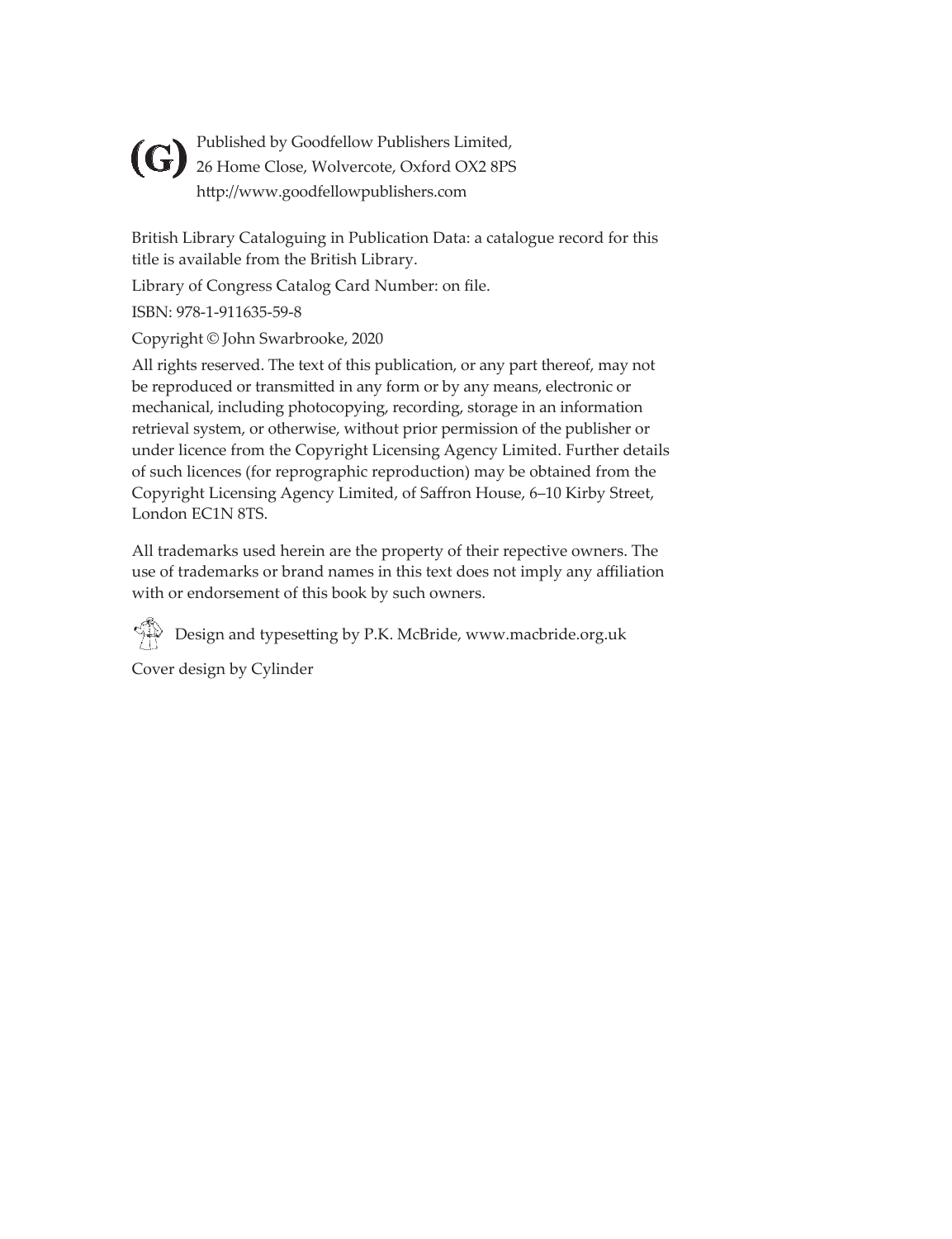### **Contents**

| 1              | Introduction - 'All At Sea!'                                                                         | 1        |
|----------------|------------------------------------------------------------------------------------------------------|----------|
| $\overline{2}$ | <b>The Marine Environment</b>                                                                        | 15       |
|                | <b>Opinion Piece: Marine Litter and Waste and Tourism</b><br>Professor C. Michael Hall               | 33       |
| 3              | <b>The Cruise Industry</b>                                                                           | 44       |
|                | <b>Opinion Piece: Responsible Tourism and the Cruise Industry</b><br><b>Professor Harold Goodwin</b> | 75<br>75 |
| 4              | <b>Wildlife-Watching in Marine Environments</b>                                                      | 84       |
| 5              | <b>Leisure Activities in Marine Environments</b>                                                     | 111      |
| 6              | <b>Coastal Tourism and the Ocean Fringe</b>                                                          | 133      |
| 7              | The Consumption of Marine Resources by Tourists                                                      | 152      |
| 8              | <b>Oceans, Natural Disasters and Tourism</b>                                                         | 167      |
| 9              | The Tourism Industry and the Marine Environment                                                      | 183      |
|                | 10 Key Challenges in the Planning and Management of Tourism in                                       |          |
|                | <b>Marine Environments</b>                                                                           | 201      |
|                | 11 Case Studies                                                                                      | 220      |
|                | 12 Conclusions and the Future                                                                        | 282      |
|                | <b>Postscript: The COVID-19 Pandemic</b>                                                             | 303      |
|                | <b>Bibliography and Further Reading</b>                                                              | 309      |
|                | <b>Index</b>                                                                                         | 317      |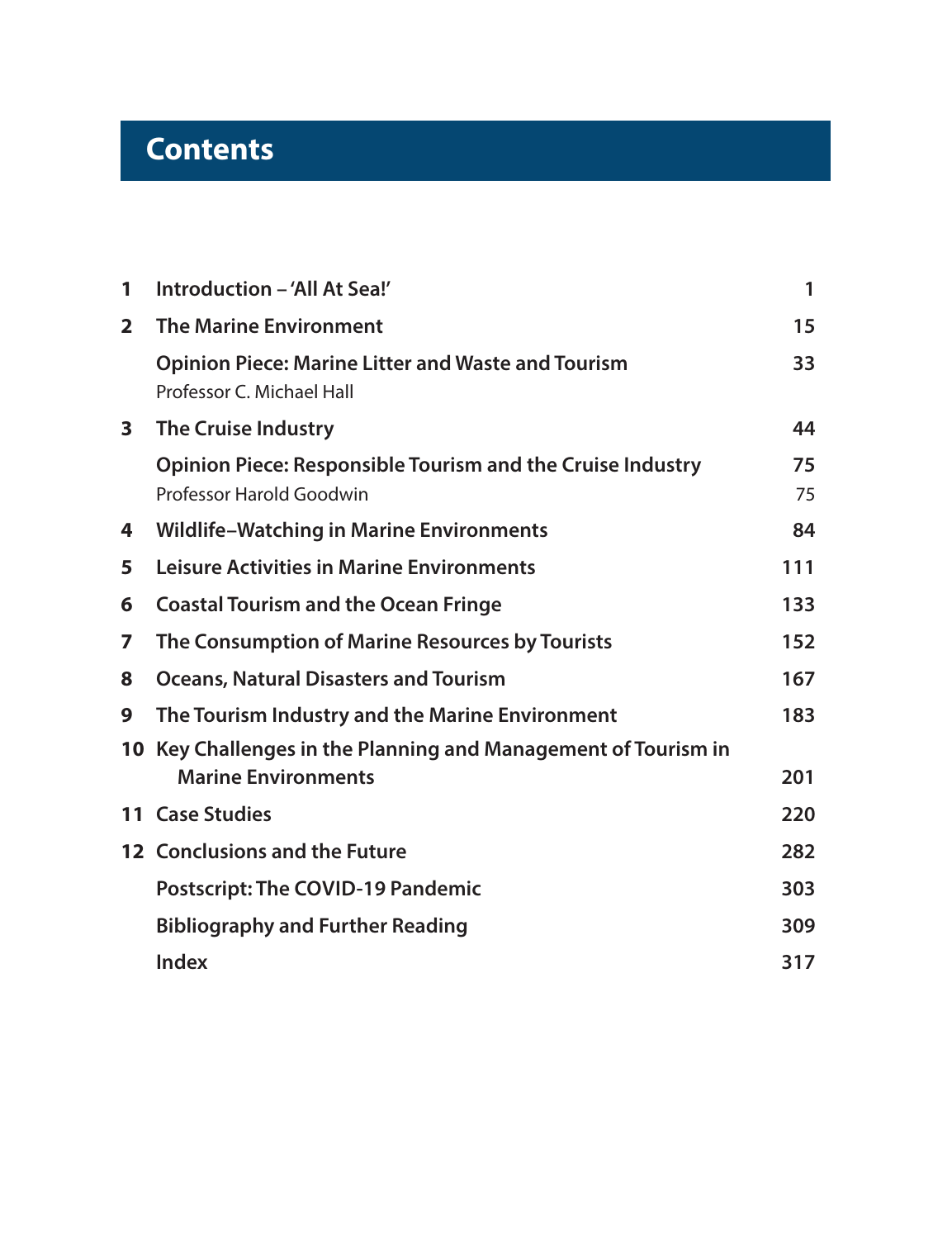#### **Dedication**

This book is dedicated in the first instance to our son, John Michael Richard Swarbrooke, for it will be his and later generations which will pay the price if we do not tackle climate change and global warming.

It is also dedicated to my wife, Susan Horner, for her constant support and to my parents, John Wilfred Samuel Swarbrooke and Maureen June Bate, without whose sacrifices I would have never have been able to write books and teach students, which have been two of the greatest privileges and pleasures in my life.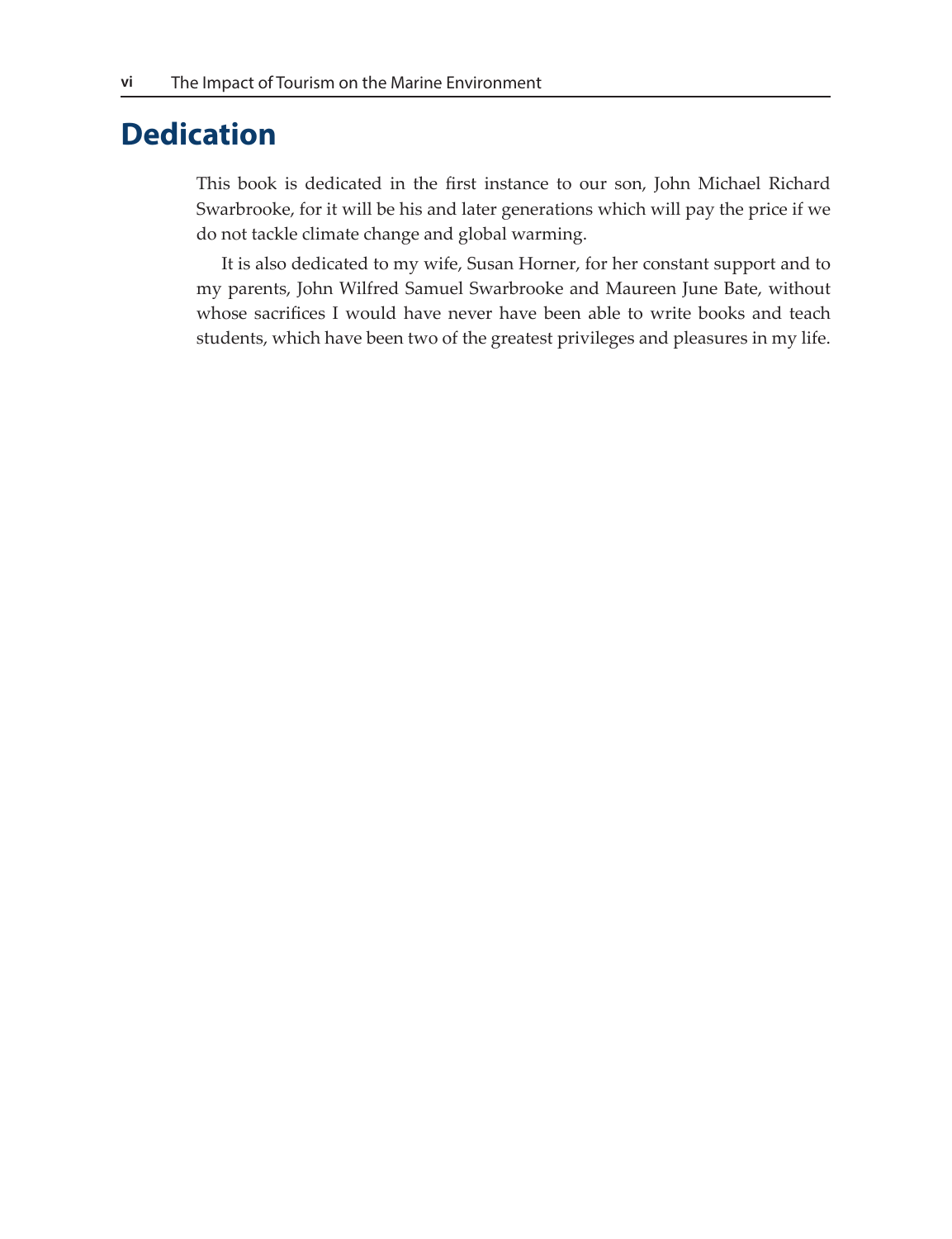#### **Acknowledgements**

I think that I first need to acknowledge that my decision to write this book was largely influenced by where I live. It is a small village in Cornwall, in the UK, on the wild Atlantic coast, by a small road which each year carries hundreds of thousands of tourists between various visitor attractions and beaches. From my window I see pleasure craft, fishing boats, and freighters going up and down the coast and the occasional cruise ship. And from the nearby cliff tops, at different times of the year, I can spot seals, dolphins, basking sharks and even whales, along with thousands of seabirds, both permanent residents and migrants. Nearby beaches are packed over the summer months with surfers, sunbathers, and sea anglers, too many of whom leave rubbish behind on the beach, and the receding tide sweeps this into the sea and thus into the marine ecosystem and the food chain. Six kilometres above my head are the contrails of jet airliners that are contributing to global warming, which in turn is affecting the water temperature of the ocean that I look at from my window. Given all these things, writing a book such as this one seemed an obvious thing to do!

A further influence on my decision has been my experience of working at the University of Plymouth, which is a centre of excellence, with a global reputation, in the fields of oceanography, marine science, environmental science and marine biology. Colleagues at the university have played a leading role in bringing the scandal of plastic pollution in the oceans to the attention of the world. My discussions with these colleagues helped stimulate me to write this book, as they acknowledged that they knew of no text that looked at the impact of tourism on the marine environment from the point of view of the oceans, rather than tourism!

I certainly owe a debt of gratitude to Professor Harold Goodwin and Professor Michael Hall, two giants in the world of tourism academia, for their contributions to the book. Although both are very busy, they readily and generously agreed to my request for short essays so that mine was not the only voice coming from the pages of the book. Both have written about subjects which are close to their hearts.

While I did make grateful use of academic journal papers and texts when writing this book, I would like to acknowledge the debt I owe to the many online sources I used to gather the latest information. These websites belonged to governments, the United Nations and the European Commission, university research centres, professional bodies, tourism organisations, individual researchers and non-governmental organisations and activist groups. In a subject area where things are happening every day and change is constant, these sources are vital resources because with books and refereed academic papers having such long gestation periods, they are overtaken by subsequent events. Indeed, I sadly have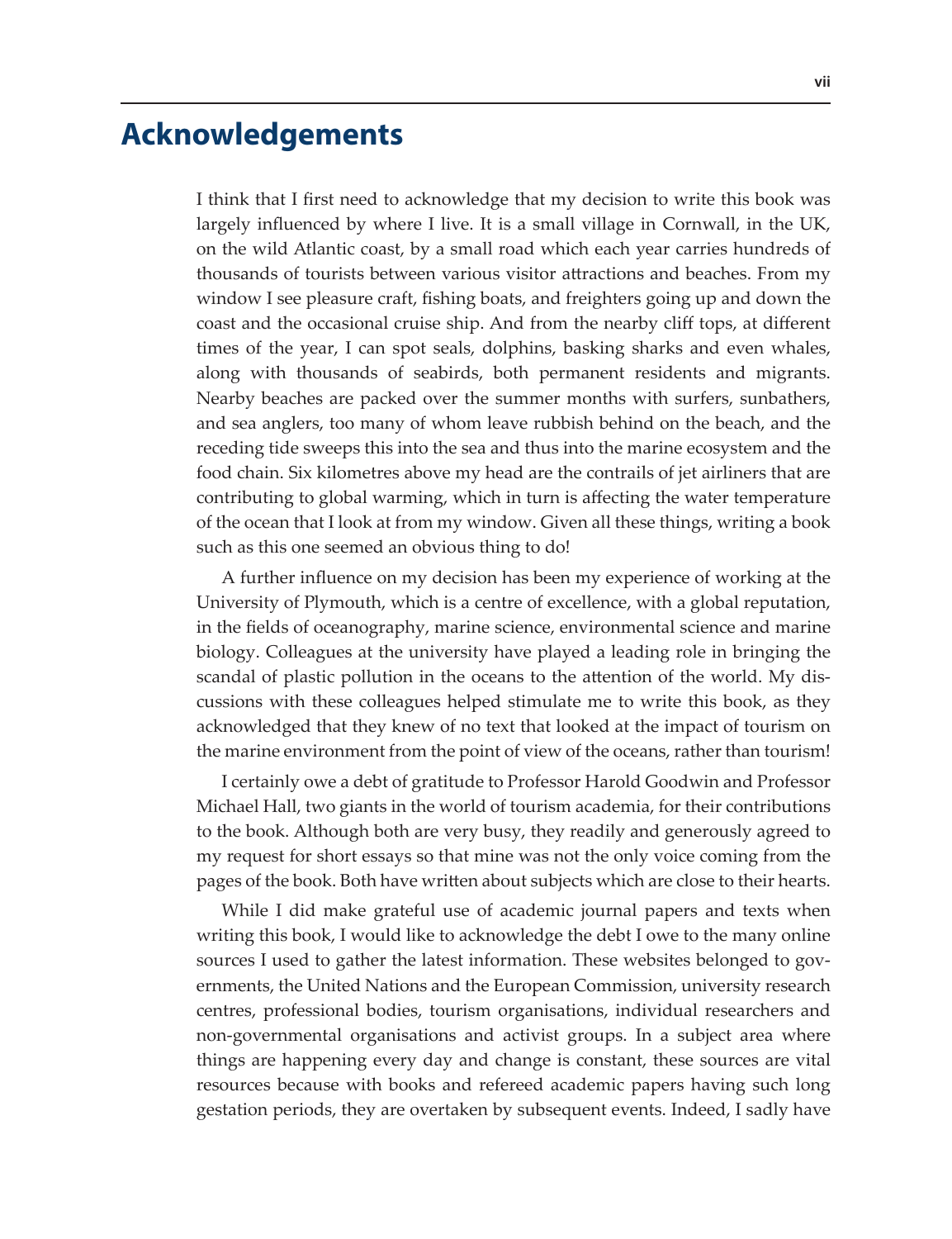to acknowledge that in the few months between the completion of this manuscript and the publication of the book, some of the content will already seem out-of-date.

Finally, I would like to thank Tim Goodfellow and Sally North of Goodfellow Publishers, for being so supportive and encouraging, something that is rare in the academic publishing world today. The idea for this book was born during a conversation with Tim Goodfellow over lunch in Taunton and his enthusiasm for the subject spurred me on, for which I am very grateful.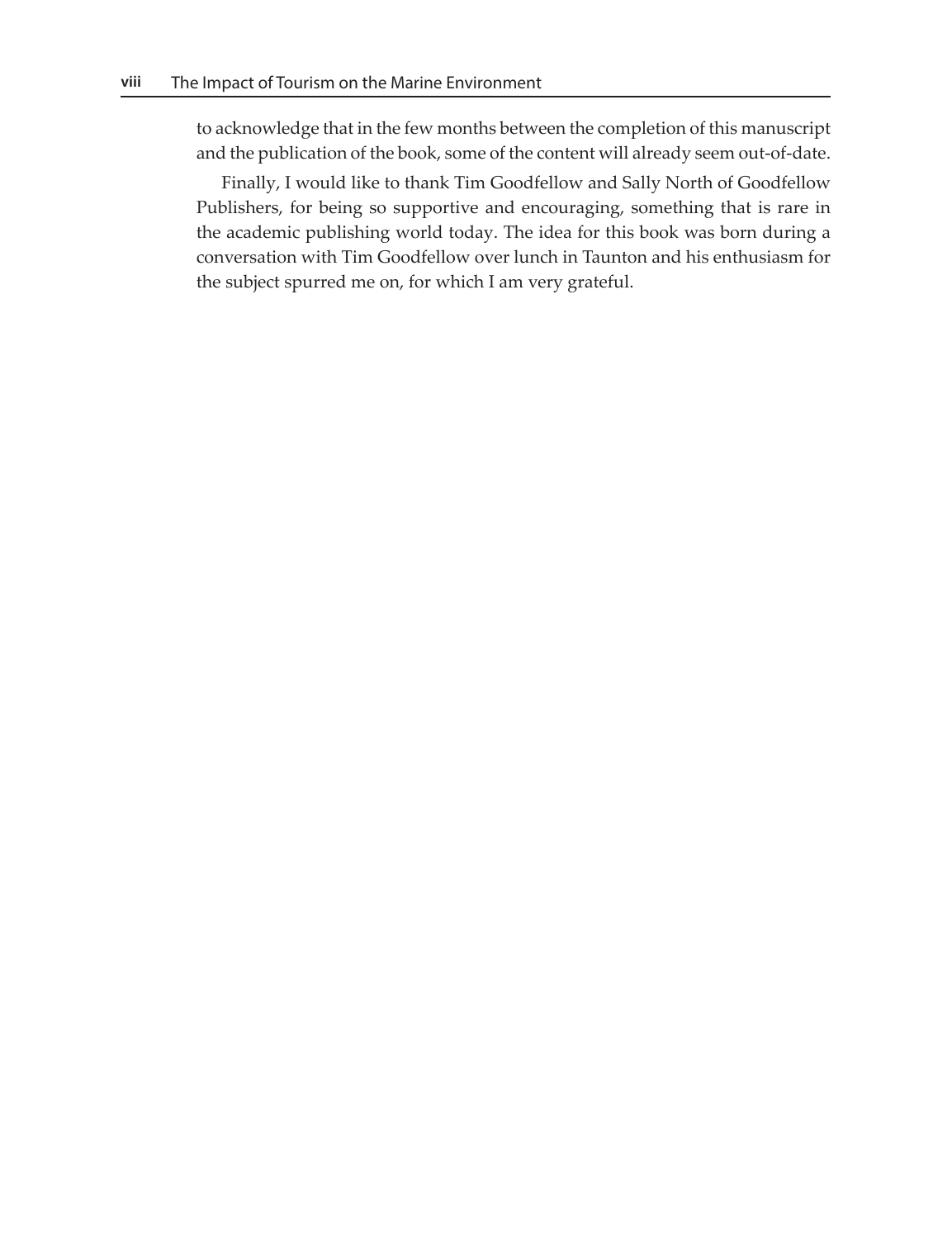#### **Preface**

I have written this book for the simple reason that I believe such a book needs to be written and that it needs to be written now.

This view has been strengthened during the period spent writing this book, a six-month period in which Greta Thunberg has been stirring consciousness around the world and the Intergovernmental Panel on Climate Change has issued its report on the impact of climate change on our oceans.

We have long neglected the well-being of our oceans, but have now become painfully aware of their fragility, not least due to the media with television documentaries such as the recent 'Blue Planet II' series, presented by Sir David Attenborough and seen by audiences in many countries.

As we, hopefully, begin to recognise the need for radical action to save the planet and safeguard the interests of those yet to be born, we are beginning to understand that the marine environment will play a major role in that struggle. If we can save our oceans, we may yet be able to save the planet as a whole.

Many of the challenges facing our marine environment have little or nothing directly to do with tourism, so why write a book specifically about the impact of tourism on our oceans?

The answer is a simple one in principle. Tourism adds another layer of challenges for our marine environment, and the rapid growth of marine tourism worldwide means that these challenges have grown dramatically in recent years. The pace of change has exceeded our ability to manage marine tourism.

Oceans are complex places in which to manage tourism. While no one owns the oceans themselves, the right to exploit them is a complex issue vested, usually, in national governments, and is often highly contested.

Unlike on land, there is no destination marketing organisation to promote tourism in the oceans but, nevertheless, they are at the heart of tourism and the tourist experience, whether it be a beach vacation or a cruise on the high seas.

With the exception of communities that live along their fringes, they have no resident communities to protect them or influence political decision-making. They are used in many different ways by humans, ways which often conflict with each other. Furthermore, we have little understanding yet of the carrying capacity of different marine environments in relation to tourism. Likewise, we do not really, as yet, have any idea of what the fashionable concept, sustainability, means in the context of the marine environment.

Of course, we also need to recognise that the only true residents of the oceans, the wildlife, have no vote, so just have to passively accept whatever tourism throws at them!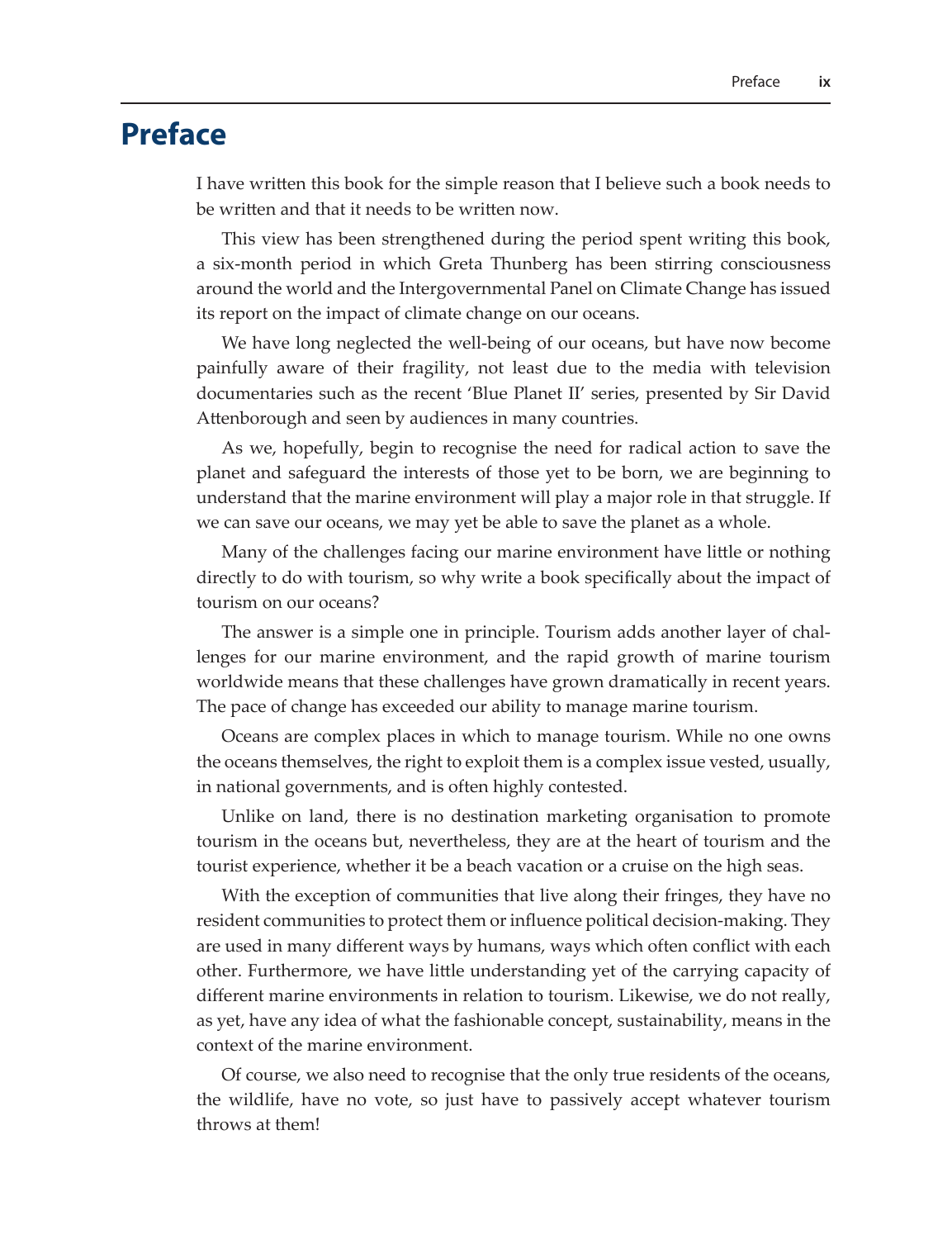Tourism industry interest in the oceans has tended to be focused almost exclusively on the land that borders them, and really just the beaches at the interface between sea and land. The sea itself beyond the distance from shore the tourist wishes to swim has generally remained unknown to most tourists except to cruise passengers and ferry users and the odd sport angler, perhaps. Where it exists, the sea has been something to be exploited by tourism, a vital asset that has too often been taken for granted.

However, in the past 20 years we have seen a number of trends which have thrust oceans into the forefront of the tourism offer aimed at those who are, perhaps, looking for new experiences and are bored with conventional land-based attractions. Let us now look at just a few of these trends.

First, there has been a huge increase in cruising after decades in which it declined, and commentators predicted its imminent demise. Cruise ships are no longer a means of transport alone, they are now floating all-inclusive resorts, almost destinations in their own right. And cruise ships are getting bigger all the time, but their passengers want to be able to go anywhere, so we see bizarre pictures of huge ships doing ungainly three-point-turns in fjords, or monster vessels towering above the cityscape of Venice. And, while attention has focused on the carbon footprint of airliners in debates over climate change and the environment, it is only recently that attention has begun to be paid to the environmental impacts of cruise ships.

Second, we have seen an explosive growth in marine wildlife-watching fuelled by nature programmes on television. Whales and dolphins are being watched, or perhaps more accurately chased, in pretty well all the world's oceans. Tourists, no longer satisfied with seeing marine life, now want to interact with the creatures by swimming with them.

Third, more and more water-based activities are being developed or invented for the enjoyment of tourists, and some of these activities, such as sailing, ocean kayaking and wild swimming can take participants well beyond inshore waters. Those who follow such sports naturally wish to pursue their interest all over the world and in places as yet undiscovered by other tourists.

Fourth, seafood has become increasingly popular in recent years with tourists thanks to the culinary media and the guide-book writers, travel bloggers and the growing healthy eating media. This has put increased pressure on already threatened stocks.

These four points illustrate quite clearly that trends in the tourism market are becoming increasingly challenging for the well-being of our oceans.

It is worth making the point at this stage that the ocean is under threat from tourism particularly because tourists are mobile and not tied to any location. They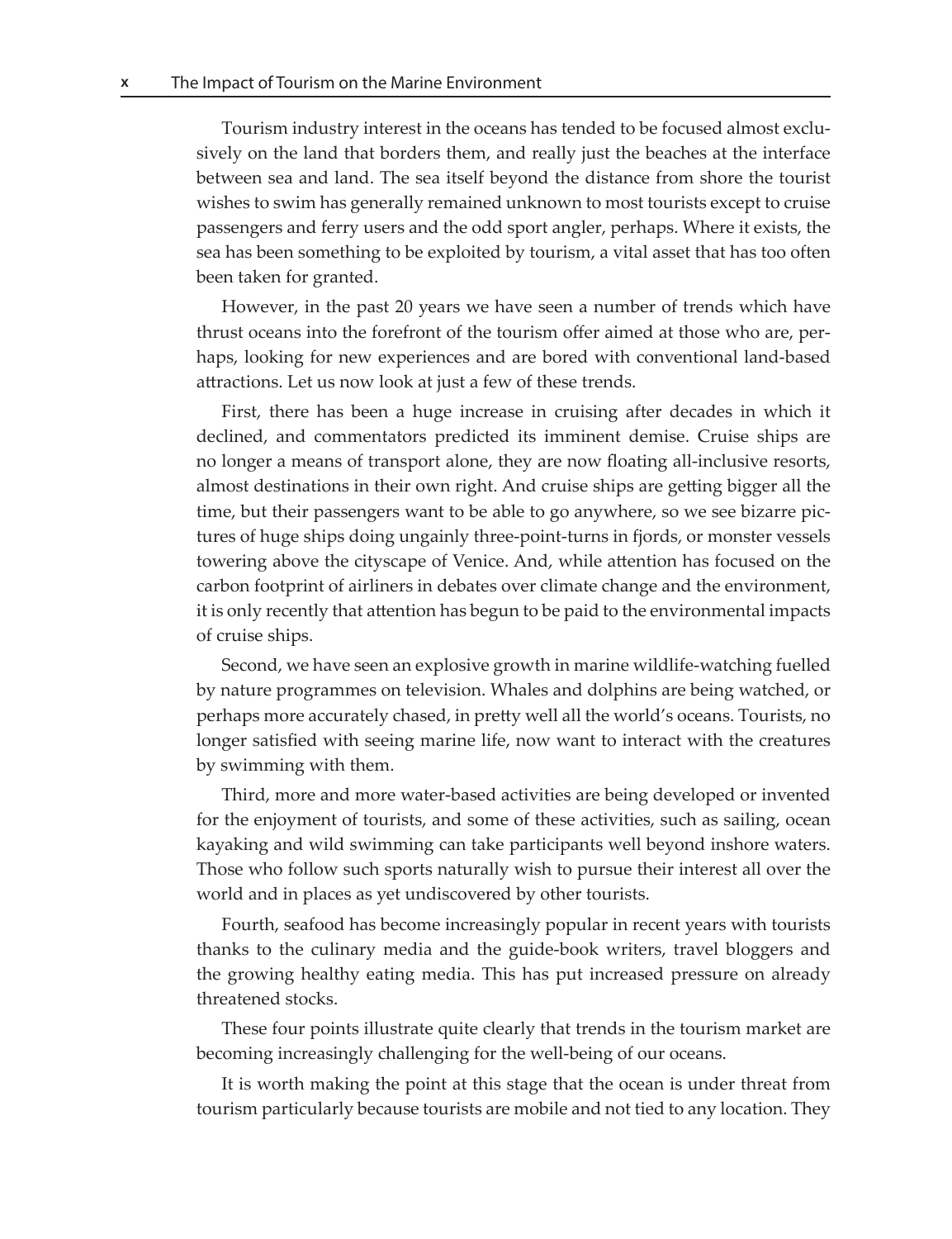can travel to pretty well any marine environment in the world if they have the money, and more and more do. There are therefore very few places of sanctuary, where the marine environment can exist without interference from tourists.

Yet at the same time the tourism industry has more reason than most industries to protect the oceans because tourists really only want to visit places where the sea is clean and there is a lot of wildlife to see. Unhealthy, unsustainable marine environments can easily destroy local tourism industries.

There are bigger issues to worry about in relation to the relationship between oceans and tourism. With global warming causing increased sea temperatures and rising sea levels we face the real prospect of some well-established coastal tourism destinations simply disappearing over time. Some tasteless and somewhat defeatist tourism promoters are already sometimes selling places like the Maldives with slogans such 'see it before it disappears!'.

And we cannot ignore the contribution which tourism itself makes to global warming across the planet, not least through the carbon emissions from air travel.

At the same time, we have many examples of where irresponsible marine tourism can destroy beautiful and irreplaceable places; the impact of diving on many coral reefs around the world demonstrates this very clearly.

This book will endeavour to take a holistic approach to tourism and marine environments exploring a wide range of issues from a range of perspectives.

While it may appear at times that the tone of the book is rather negative about the impacts of tourism on the oceans, I have tried hard to present a balanced overview of the key issues. However, this can be quite difficult. With tourism on land negative environmental impacts can often be set against economic benefits such as jobs or social benefits like services and facilities that exist due to tourism demand but can also be used by local residents. Frankly, it is hard to see how the oceans and their wildlife gain from tourism unless one believes that marine tourism provides a motivation and resources for marine conservation

I am grateful to Professor Michael Hall and Professor Harold Goodwin for sharing their thoughts on issues relating to the impact of tourism on the marine environment, which are of particular interest to them.

What we need is a truly inter-disciplinary approach to this subject but that is beyond my expertise or ability, notwithstanding the attempts which have been made to offer perspectives on the issues from scientists who are not tourism academics. What is actually needed is research by multi-disciplinary teams with tourism academics involved but not dominating.

Although I know relatively little about oceans from a scientific point of view, I do understand one thing and that is that the term 'marine environment' in the title of the book is not really accurate. There are many different and diverse marine